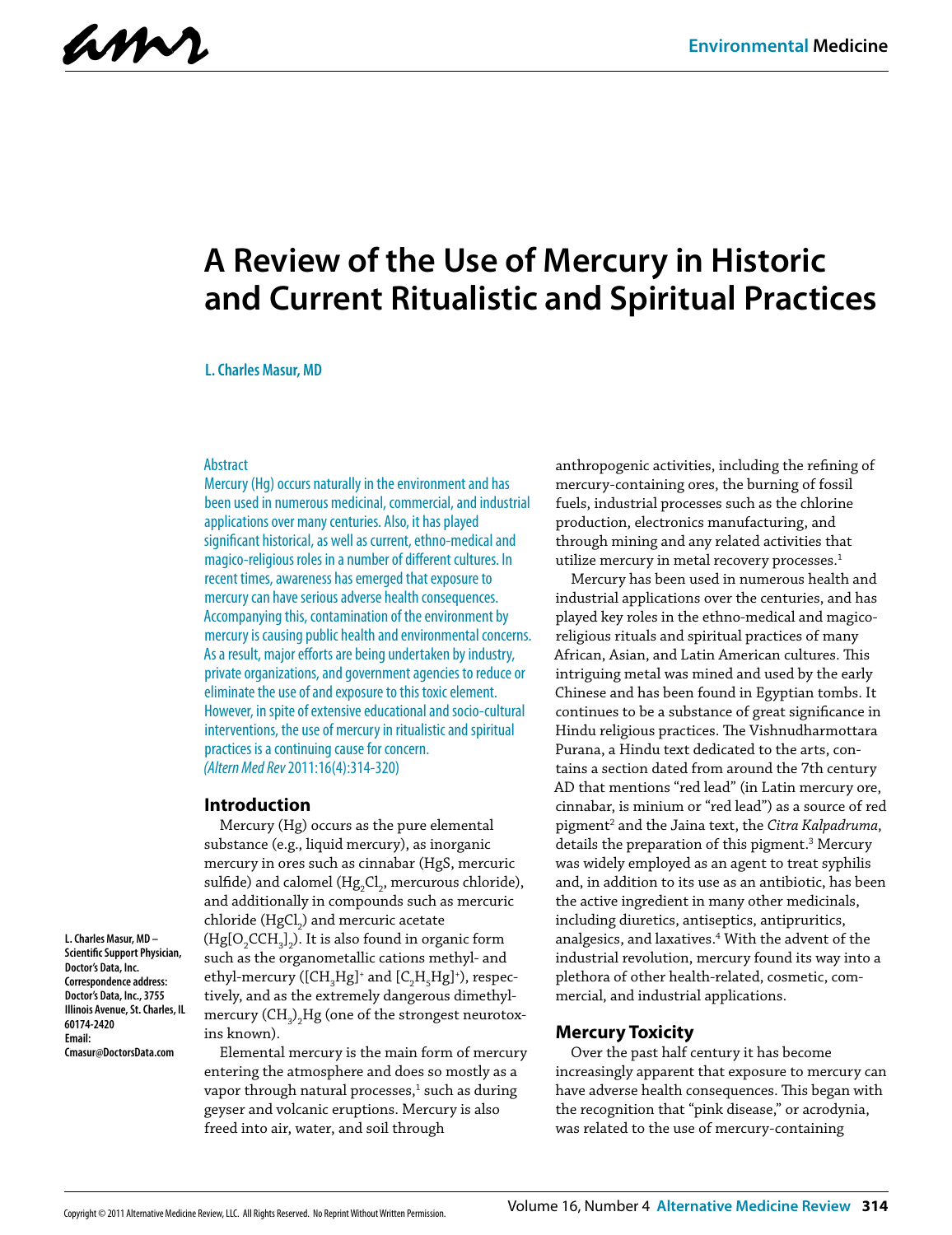amr

**Key words: azogue, mercury, parad, ritual, santeria, spiritual, vidajan, Hg**

medications, which eventually resulted in the exclusion of calomel (Hg $_{2}$ Cl $_{2}$ ) from most teething powders in 1954.<sup>5</sup>

Adverse health consequences due to environmental contamination by mercury were exemplified by the Minamata Bay disaster in 1956 in Japan.6 A syndrome of progressive muscular dystrophy, blindness, neurological dysfunction, paralysis, coma, and death was shown to be related to industrial contamination by methyl-mercury of aquatic life in the Minamata Bay area, resulting in the eventual demise of over 2,265 individuals. Also related to this disaster, it was demonstrated that local pregnant women who consumed mercurycontaminated fish gave birth to infants with severe developmental disabilities.7

Recently, chronic exposure to mercury, perhaps from environmental sources such as fossil fuel emissions from power plants<sup>8</sup> or from other sources such as fish consumption, amalgam fillings, fluorescent light bulbs, and vaccines, $^{\rm 9}$  has been postulated to be a possible causative factor in the etiology of symptoms of central nervous system dysfunction and renal toxicity.10 Mercury exposure is also believed my many to play a role in the apparently increasing incidence of developmental disorders, such as autism, $11$  and in the etiology of learning disabilities,<sup>12</sup> such as attention deficient disorder (ADD) and attention-deficit hyperactivity disorder (ADHD).

Mercury now is clearly recognized as a hazardous chemical that can cause serious health problems,<sup>13</sup> especially in children and during fetal development.14 It is known to react with sulfhydryl, phosphoryl, carboxyl, and amide groups, and is a neurodevelopmental toxicant that can adversely affect enzymes, cellular membrane function, and neurotransmitter levels;15,16 can increase oxidative stress, lipid peroxidation, and mitochondrial dysfunction; and can disrupt synaptic transmission, microtubule formation, amino acid transport, and cellular migration in the developing brain.17

## **Mercury Risk Reduction**

Through the combined efforts of governmental agencies at the international, $18,19$  national, $20,21$  and local<sup>22,23</sup> levels, the initiatives of private organizations,<sup>24</sup> and the cooperation of industry,<sup>25</sup> the non-essential industrial and commercial use of mercury is being markedly reduced. Mercury reduction by the health industry is also notable. The use of the preservative thimerosal, which contains ethyl-mercury, in many vaccines has been

virtually eliminated and now all major U.S.-licensed vaccines, except for tetanus toxoid, are available in "mercury-free" form,<sup>26</sup> at least in single-dose vials. Very few medical devices now use mercury, except where absolutely necessary. Public health initiatives aimed at reducing consumption of piscivorous fish, such as tuna, salmon, swordfish, and marlin (well known to concentrate methyl-mercury), have been widely implemented. The non-essential use of mercury amalgam ("silver") dental fillings and mercury-containing medicinals is well on the way toward being effectively minimized if not eliminated.

## **The Broad Historical Ethno-Medical, Magico-Religious Perspective**

There is evidence that mercury has been used in ethno-medical and magico-religious rituals and spiritualistic practices in China and India since before the historical record,<sup>27</sup> and mercury has been found in Egyptian tombs dating back to 1,500 BC.28 Ores such as cinnabar (HgS) and calomel  $(\rm{Hg}_{2}Cl_{2})$  were used by the Chinese in the making of pigments, cosmetics, soaps, and laxatives. The Chinese emperor Shen Nung, considered to be the father of Chinese medicine, authored the 40-volume *Great Herbal* or *Chinese Materia Medica* around 2735 BC<sup>29</sup> and included mercury in his list of drugs. Physicians and scientists in the court of Emperor Qin Shihuang prescribed for him a potion containing powdered jade and mercury that was purported to promote eternal life. Unfortunately for the Emperor, the mercury in the mixture had the opposite of the desired effect and resulted in his death from mercury poisoning in 210 BC.<sup>30</sup>

Traditional Chinese medicine (TCM) herbal preparations used today may be contaminated with mercury and/or other metals, $31$  and there have been reports of these treatments resulting in the oral ingestion of up to 1.2 g of mercury per day, probably as HgS.<sup>32</sup>

Figure 1 shows the results of an analysis for potentially toxic elements conducted on the hair of a one-year-old girl who was recently adopted from China. By history from the adoptive parents,  $33$  it was revealed that the child had been treated in China with TCM herbal preparations (it could not be clarified whether or not the elevated levels of antimony, arsenic, lead, and mercury found in the hair sample were present as the result of excretory processes or if they were due to contamination from external sources).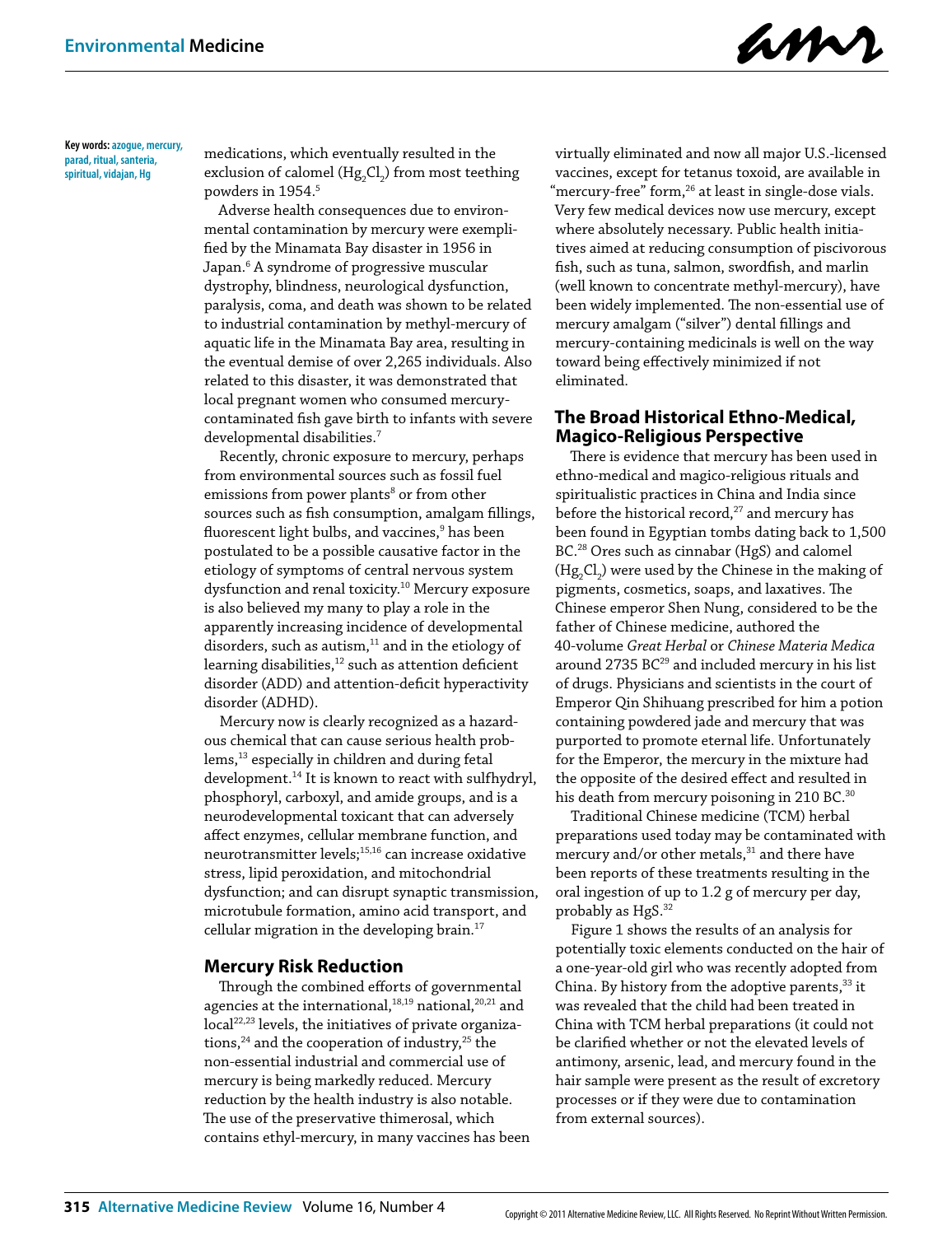

| <b>TOXIC</b><br><b>ELEMENTS</b> | <b>RESULT</b><br>$\mu$ g/g | <b>REFERENCE</b><br><b>RANGE</b> | <b>68th</b><br><b>95th</b><br><b>PERCENTILE</b><br><b>PERCENTILE</b> |
|---------------------------------|----------------------------|----------------------------------|----------------------------------------------------------------------|
| <b>Aluminum</b>                 | 7.4                        | < 8.0                            |                                                                      |
| <b>Antimony</b>                 | 0.12                       | < 0.066                          |                                                                      |
| <b>Arsenic</b>                  | 0.39                       | < 0.080                          |                                                                      |
| <b>Beryllium</b>                | < 0.01                     | < 0.020                          |                                                                      |
| <b>Bismuth</b>                  | 0.67                       | < 2.0                            |                                                                      |
| Cadmium                         | 0.41                       | < 0.10                           |                                                                      |
| <b>Lead</b>                     | 3.0                        | <1.0                             |                                                                      |
| <b>Mercury</b>                  | 0.63                       | < 0.40                           |                                                                      |

Hinduism, the world's third largest, and perhaps the oldest, living religious tradition, $34$  has among its roots the Vedic religion, which dates back to India's Iron Age (around 1000 BC). Mercury (*parad*) has long held a prominent role in Hinduism, where it is thought to be the best of all metals and is representative of the seed of Lord Shiva, one of the most popular Hindu deities. When *parad* is amalgamated with silver the solidified material is used in the construction of *lingas* (representations of the phallus of Lord Shiva), *Sri Yantras* (instruments to bring health, wealth, and good fortune), and other magico-religious and ethno-medical items, such as idols of major and minor deities, *malas* (strings of *parad* beads), and *parad* rings.

Ayurvedic medicines, even those in use today, may contain mercury and other metals. One recent study reported that about 29 percent of samples of these medicines (half of which were manufactured in the United States) purchased at random on the internet contained significant levels of one or more metals, including mercury, lead, and arsenic.35 Importantly, there are two common streams of Ayurvedic practice: one using herbal medicines alone and the other (Rasa Shastra – the science of minerals; the science of mercury), which intentionally combines herbal medicines with metals (such as mercury, lead, iron, or zinc), minerals (such as mica), and gems (for example, pearls). Rasa Shastra

practitioners are adamant that the agents used in these compounds are safe and therapeutic.<sup>36</sup>

In spite of claims that mercury, lead, and other metals in Ayurvedic "herbal" preparations somehow have been denatured and no longer are toxic, Figure 2 demonstrates that metals either contaminating, or intentionally added to, these preparations still are absorbed by, and excreted in whole or in part from, the body.

# **New World Religions May Use Mercury in Their Practices**

The Lucumi (Lukumi; *La Regla de Lukumi*) religion, which originated with the Yoruba culture in Nigeria, was brought to the Americas with the slave trade.37 It became intertwined with other religions, such as Catholicism in Cuba, Brazil, Haiti, Trinidad, and other South American and Caribbean countries. This culturo-religious co-mingling gave rise to local religions such as Espiritismo (a belief system indigenous to Puerto Rico and other Caribbean territories and countries) and Santeria (a Cuban-based Afro-Caribbean religion that venerates both African deities and Catholic saints).<sup>38</sup>

Other similar folkloric traditions include Candomble (practiced chiefly in Brazil), Obeah (generally found in the West Indies and other Caribbean countries), Palo (Palo Mayombe, Palo Monte; similar to Santeria and also thought to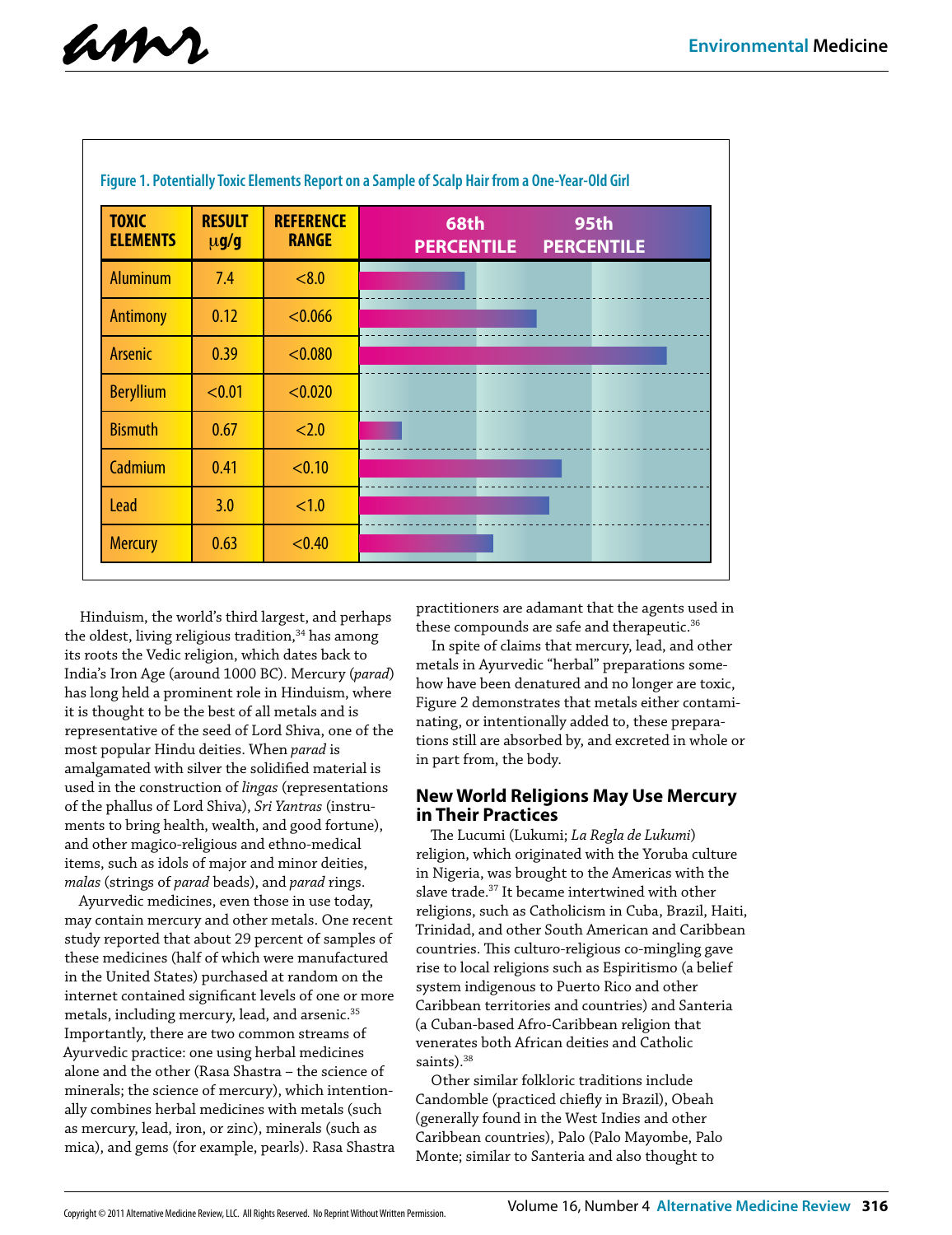amr

| <b>TOXIC</b><br><b>ELEMENTS</b> | <b>RESULT</b><br>$\mu$ g/g CREAT | <b>REFERENCE</b><br><b>RANGE</b> | <b>WITHIN</b><br><b>REFERENCE RANGE</b> | <b>ELEVATED</b> | <b>VERY ELEVATED</b> |
|---------------------------------|----------------------------------|----------------------------------|-----------------------------------------|-----------------|----------------------|
| <b>Aluminum</b>                 | $<$ dl                           | $25$                             |                                         |                 |                      |
| <b>Antimony</b>                 | $<$ dl                           | < 0.06                           |                                         |                 |                      |
| Arsenic                         | 50                               | < 120                            |                                         |                 |                      |
| <b>Beryllium</b>                | $<$ dl                           | < 0.5                            |                                         |                 |                      |
| <b>Bismuth</b>                  | $<$ dl                           | < 10                             |                                         |                 |                      |
| Cadmium                         | 2.6                              | <                                |                                         |                 |                      |
| <b>Lead</b>                     | 9100                             | <15                              |                                         |                 |                      |
| <b>Mercury</b>                  | 39                               | $\leq$ 3                         |                                         |                 |                      |

**Figure 2. Potentially Toxic Metals Report on Urine from a Patient with General Neurotoxicity Symptoms after Taking an Ayurvedic Herbal Preparation**

have originated with Central African slaves brought to Cuba), and Voodoo (Vodoun; a combination of Catholicism and African spirit-religion having its origins in Haiti). These New World religions of African origin have herbal-based traditions and may also utilize elemental mercury in some of their ethno-medical and magico-religious rituals and spiritual practices.

Mercury, also known as *azogue* in colloquial Spanish or *vidajan* in Creole, is believed to have magical and curative powers and is prescribed by practitioners (*santeros* or "spirit doctors") to attract luck, love, money, and good, or to ward off witches and/or evil spirits (*brujos*). The element has been used to treat indigestion (*empacho*) and is taken orally.39 It is one of the seven basic metals of Santeria and is believed to give either protection (*resguardo*) or serve as a strike against a person, bringing them harm and illness (*cantazo*). It has particular significance in the Lucumi religion, where the metal is said to "work" for Elegua (Elegba, Echu) an African Yoruba god and one of *Las Siete Potencias Africanas* (The Seven African Powers) called upon by believers to open paths and remove obstacles.37

The manner of use of *azogue* can vary widely among individual adherents. It can be carried in capsules on the person, worn enclosed in vials in amulets or pendants, and, when enclosed,

generally presents little risk to anyone or to the environment unless the containers are broken. Other more hazardous uses can include oral ingestion,32 sprinkling it on the floor of a home or vehicle, burning it in a candle, mixing it with soaps and detergents, and/or using it as an ingredient in cosmetics and perfumes.<sup>38,40,41</sup> In addition, there are reports in the literature of adherents injecting it.<sup>42</sup>

## **Discussion**

# **Personal, Public, and Environmental Health Impact of the Ethno-medical and Magico-religious Ritual and Spiritual Use of Mercury**

The number of Santeria followers, and those of similar religions in the United States, is estimated by LaPeter to be 1-4 million,<sup>40</sup> while others provide estimates of 0.5-5 million.<sup>7</sup> Large numbers of adherents may be found in areas with greater Latino populations; there is some indication that about 60,000 adherents reside in the state of Florida,<sup>40</sup> while other estimates place the figure at about 100,000.43 It appears that other states, for example, Massachusetts and New York, <sup>37,44,45</sup> have segments of their populations with similar religious beliefs and practices.

Currently the United States has no prohibitory legislation against the sale of liquid mercury to the general public. The only regulation is in the form of the Federal Hazardous Substances Act,<sup>46</sup> requiring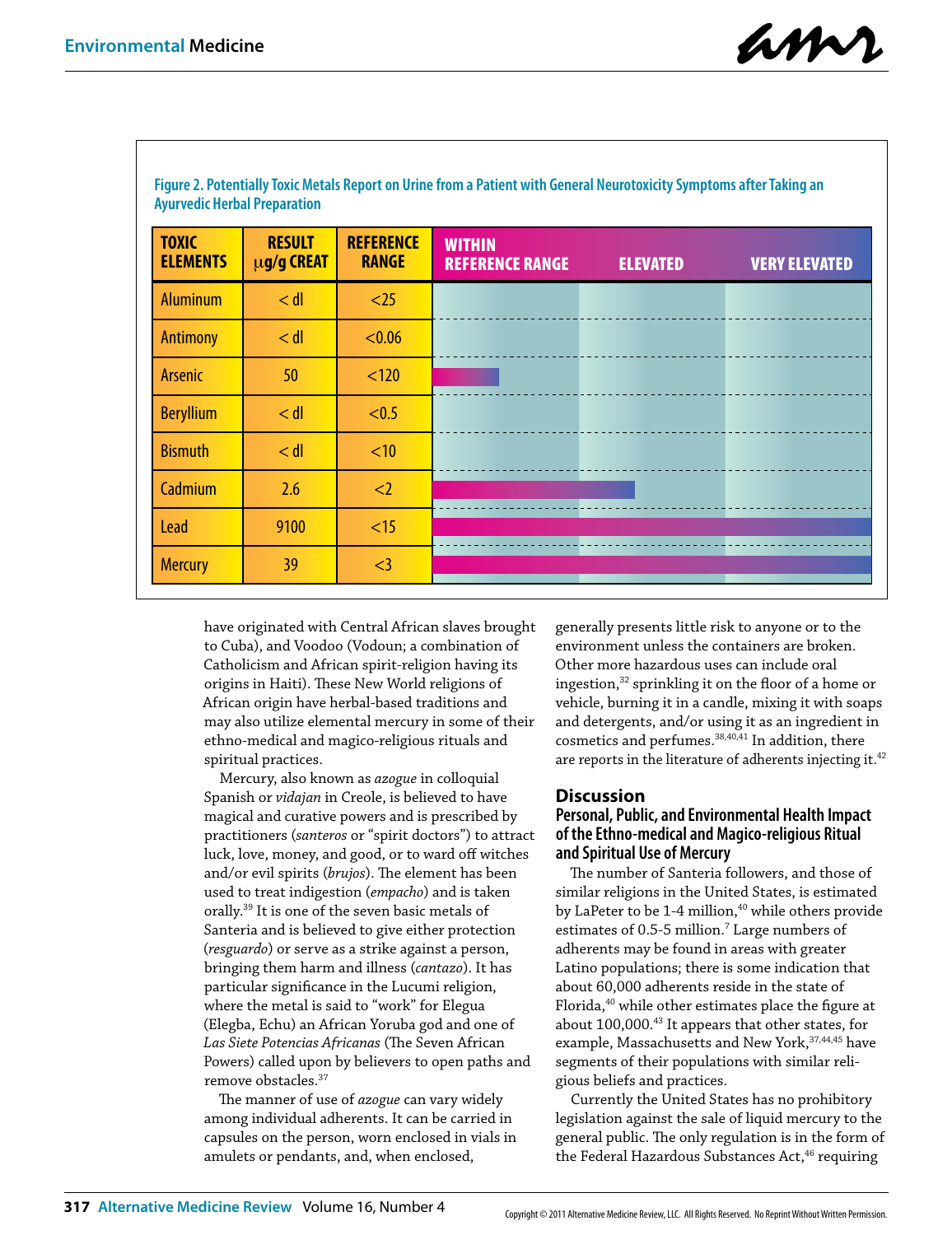

that any mercury sold must have an appropriate hazardous substance warning label attached. This lack of regulation at the individual consumer level is difficult to comprehend in light of the volumes of legislation and regulations regarding mercury as a hazardous substance and as a pollutant. These regulations, however, are directed mainly at its commercial and industrial uses.

Federal legislation and regulatory statements in the United States include the following:<sup>47</sup>

- ➧ The Consumer Product Safety Commission, under the authority of the Federal Hazardous Substance Act, requires cautionary labeling for products containing mercury (the commission has taken action by enforcement letters to major suppliers of mercury to botanical wholesalers – the large number of small distributors makes
- further enforcement too resource-intensive). ➧ Mercury is a hazardous air pollutant under the Clean Air Act.
- ➧ Mercury is a pollutant under the Clean Water Act.
- ➧ There is a safe drinking water mercury standard under the Safe Drinking Water Act.
- ➧ Mercury is regulated by the Occupational Safety and Health Administration (work place limit of ≤0.1 mg per cm of air in an 8 hour (weighted average) period.
- ➧ Mercury is designated as a hazardous substance under the Comprehensive Environmental Response, Compensation and Liability Act (with a reportable quantity of 1 lb – a spill may be cleaned up by the Environmental Protection Agency [EPA] to protect health or environment).

It is important to note that, at least in the United States, there are no regulatory limits for mercury in residential air. This is because the EPA has no authority to regulate indoor air quality, except for radon levels.<sup>47</sup> Consider this lack of regulatory involvement in view of the all-toocommon Santeria practice of sprinkling mercury in and around the home and burning it in candles for health, love, luck, and to ward off evil spirits!

Little is known about how the clients of *santeros*, or other practitioners for that matter, acquire *azogue*, but one likely route is through direct purchases at local shops (called *botanicas*, *herboristerias*, or *yerberias* in Hispanic neighborhoods) that sell a variety of herbal remedies and religious items used in folkloric traditions.38,48 Capsules of mercury cost \$2-10 each and contain about 10 g of mercury. With increasing access to the internet, liquid mercury may be acquired by mail-order on-line.

Several websites advertising mercury for sale can be easily found. One company (website accessed April 29, 2010) offered a 250-g container (about 1 tablespoon by volume; about 0.5 lb) of "Mercury Metal (quicksilver)" for \$52.95 plus shipping.

The fact that mercury is available for purchase, even in sealed vials, is troublesome. Vials may break and/or may be discarded in the trash and the mercury either contaminates a residence or ends up in sewer systems and/or landfill sites. Information on the safe disposal of mercury may be hard to find, incorrect, or inconsistent.<sup>42</sup> This being said, the U.S. EPA does provide advice<sup>49</sup> on how to properly deal with, and dispose of, spilled mercury, but it is difficult to "drill down" to this information on the EPA web site.

In the United States, the directions for dealing with mercury spills are, generally, as follows:

- ➧ For mercury spills of less than 1 lb. (454 g; about 2 tablespoons), perform cleanup as per EPA guidelines, without vacuuming, and call the local and/or state environmental agency for further advice and disposal (refer to Zayas et  $al<sup>49</sup>$  for details).
- ➧ For spills of a greater magnitude, do not attempt a clean-up; instead it is mandatory to notify the National Response Center (800-424-8802).

Mercury, freely available in botanical medicines and on the internet, is meant by spiritual and magico-religious practitioners to be sprinkled, burned, swallowed, or carried on the person. It is difficult to believe that "small" spills of mercury such as those occurring in residences would be taken seriously by most individuals. In a study in one community in Lawrence, MA,<sup>44</sup> 344 out of 898 respondents said they or someone they knew had used mercury for religious, spiritual, or health purposes. If each "yes" response was equal to the purchase of just one capsule, about 3 kg of mercury had been sold into that segment of the community.

If swallowed, mercury eventually finds its way into the municipal sewer system. If a capsule is purposely or inadvertently broken, the metal is released, usually into a home or vehicle, and contaminates everything exposed to it and, eventually over years, vaporizes into the air. The volatility and long residence time of mercury indoors create the potential for direct inhalation exposures to individuals; mercury is difficult to remove from home materials and small amounts can lead to contamination for extended periods of time.<sup>50</sup>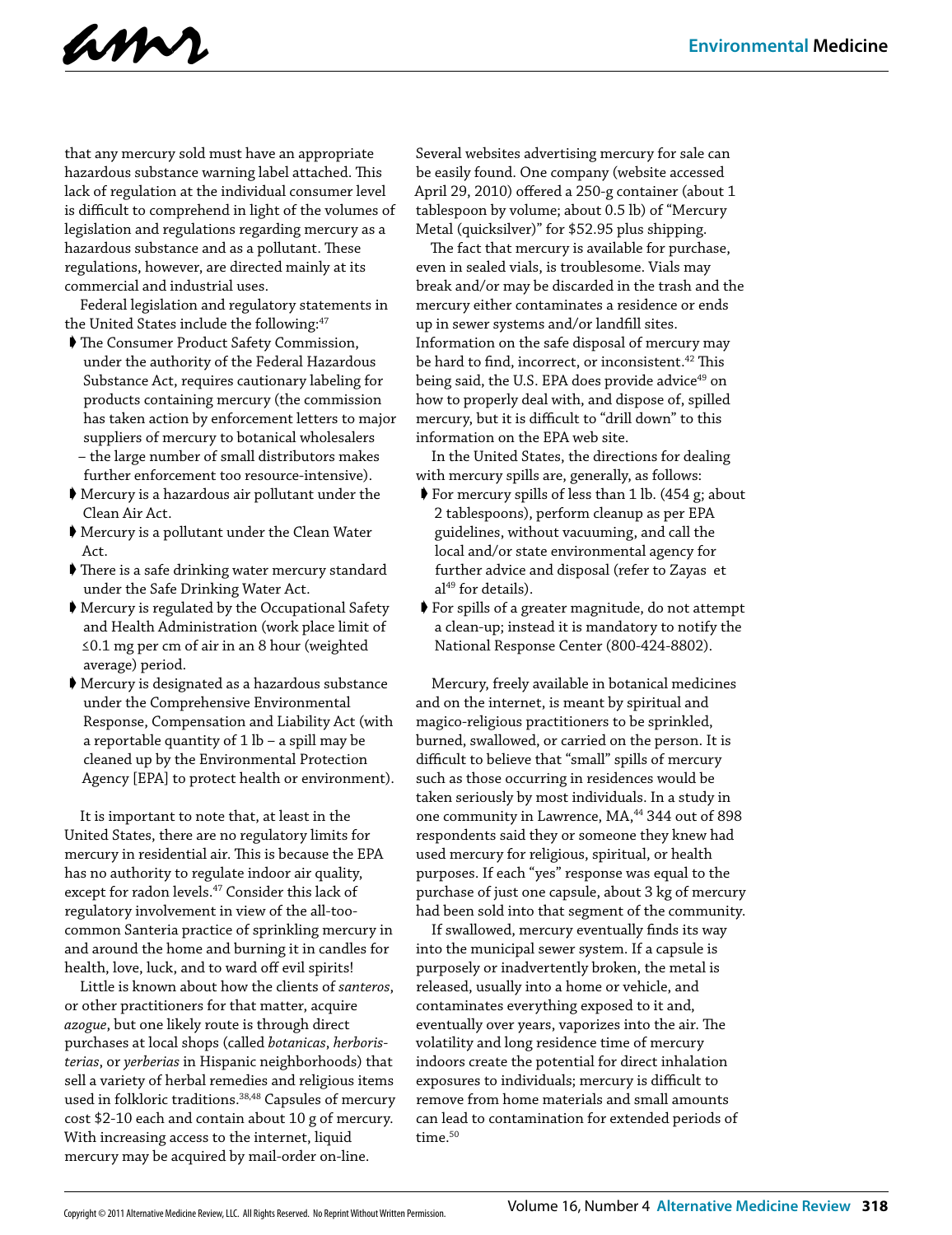

Initially, the U.S EPA stated that there is no indication or clinical data to confirm that people who use mercury for cultural and spiritual purposes (and people who share their living space) have elevated mercury levels. However, the EPA did admit that socioeconomic and political barriers can inhibit reporting of health problems related to cultural and spiritual mercury use.<sup>50</sup> In subsequent documents, the EPA agreed that the ritual use of mercury poses a health risk due to exposure to mercury vapors.47 Some private groups, such as the Mercury Poisoning Project,  $\!51}$  want the private use of mercury in religious and ethno-medical practices to be regulated and, further, want the potential mercury contamination of many homes in the United States to be addressed. The EPA on the other hand<sup>47</sup> appears to believe that regulation is not necessary and that the issue would be better addressed through education and monitoring. The additional concern of the EPA is that prohibitory regulation would not eliminate the practice of using mercury for religious and ethno-medical purposes, but would drive it underground.

# **Conclusion**

In spite of the major efforts being undertaken to reduce or eliminate the use of, and opportunities for exposure to, mercury, its utilization in ethnomedical and magico-religious rituals and spiritual practices continues. Extensive educational and socio-cultural interventions aimed at curtailing these practices appear to lack significant effect. The adverse health effects of, and the environmental contamination by, these uses of mercury likely will continue to present major personal, public, and environmental health challenges.

## **References**

- 1. Risher JF. *Elemental Mercury and Inorganic Mercury Compounds: Human Health Aspects*. Geneva, Switzerland: World Health Organization; 2003. http://www.inchem.org/ documents/cicads/cicads/cicad50.htm [Accessed October 14, 2011]
- 2. Kramrisch S. *The Vishnudharmottara Part III: A Treatise on Indian Painting and Image-Making; Second Revised and Enlarged Edition*. Calcutta, India: Calcutta University Press; 1928:15. www.archive.org/stream/ vishnudharmottar031493mbp#page/n27/mode/2up [Accessed October 7, 2011]
- *3. India Heritage: A Living Portrait of India*. www.indiaheritage. org/science/paint.htm [Accessed December 11, 2008]
- 4. Aufderheide AC, Rodriguez-Martin C, Langsjoen O. *The Cambridge Encyclopedia of Human Paleopathology.* Cambridge, UK: Cambridge University Press; 1998:320-321.
- 5. Dally A. The rise and fall of pink disease. *Soc Hist Med* 1997;10:291-304.
- 6. Jun U. *Industrial Pollution in Japan; Chapter 4 Minamata Disease*. Tokyo, Japan: UNU Press, United Nations University; 1992. http://archive.unu.edu/unupress/unupbooks/uu35ie/ uu35ie0c.htm [Accessed October 14, 2011]
- 7. De La Torre MA. *Santeria: The Beliefs and Rituals of a Growing Religion in America*. Grand Rapids, MI: Eerdmans Publishing Company; 2004:xiv.
- 8. Palmer RF, Blanchard S, Wood R. Proximity to point sources of environmental mercury release as a predictor of autism prevalence. *Health Place* 2008;15:18-24.
- 9. Clarkson TW, Magos L, Myers GJ. The toxicology of mercury – current exposures and clinical manifestations. *New Engl J Med* 2003;349:1731-1737.
- 10. Aschner M, Aschner JL. Mercury neurotoxicity: mechanisms of blood-brain barrier transport. *Neurosci Biobehav Rev* 1990;14:169-176.
- 11. Mutter J, Naumann J, Schneider R, et al. Mercury and autism: accelerating evidence? *Neuro Endocrinol Lett* 2005;26:439-446.
- 12. Learning Disabilities Association of America. *Mercury & Learning Disabilities: A Parent's Guide*. www.arcmass.org/ Portals/0/MercuryLDParentGuide.pdf [Accessed October 14, 2011]
- 13. Centers for Disease Control and Prevention, Agency for Toxic Substances and Disease Registry. *Warning about Continuing Patterns of Metallic Mercury Exposure: National Alert*. http://www.cdc.gov/media/pressrel/mercury.htm [Accessed October 14, 2011]
- 14. Schettler T. Toxic threats to neurologic development of children. *Environ Health Perspect* 2001;109:813-816.
- 15. Atchison WD, Hare MF. Mechanisms of methylmercuryinduced neurotoxicity. *FASEB J* 1994;8:622-629.
- 16. Sager PR. Selectivity of methyl mercury effects on cytoskeleton and mitotic progression in cultured cells. *Toxicol Appl Pharmacol* 1988;94:473-486.
- 17. Sager PR, Matheson DW. Mechanisms of neurotoxicity related to selective disruption of microtubules and intermediate filaments. *Toxicology* 1988;49:479-492.
- 18. United Nations Environment Programme: Chemicals. Summary of Supply, Trade and Demand Information on Mercury. Geneva, Switzerland: UNEP, Chemicals Branch; 2006. www.chem.unep.ch/MERCURY/Trade%20 report%20final%20PDF.pdf [Accessed October 14, 2011]
- 19. United Nations Environment Programme (UNEP). Decision of the Governing Council of the United Nations Environment Programme (Acknowledging the widespread concerns over the serious adverse effects of mercury on human health and the environment and the urgent need for international action). UNEP/GC/24/CW/CRP.11, Nairobi, Kenya; 2007. http://mpp.cclearn.org/wp-content/uploads/2008/08/ decision-of-the-24th-united-nations-environment-programme-governing-council.pdf [Accessed October 27, 2011]
- 20. Sullivan TM, Lipfert FW, Morris SC, Moskowitz PD. *Potential Health Risk Reduction Arising from Reduced Mercury Emissions from Coal-Fired Power Plants*. Upton, NY: Brookhaven National Laboratory; 2001.